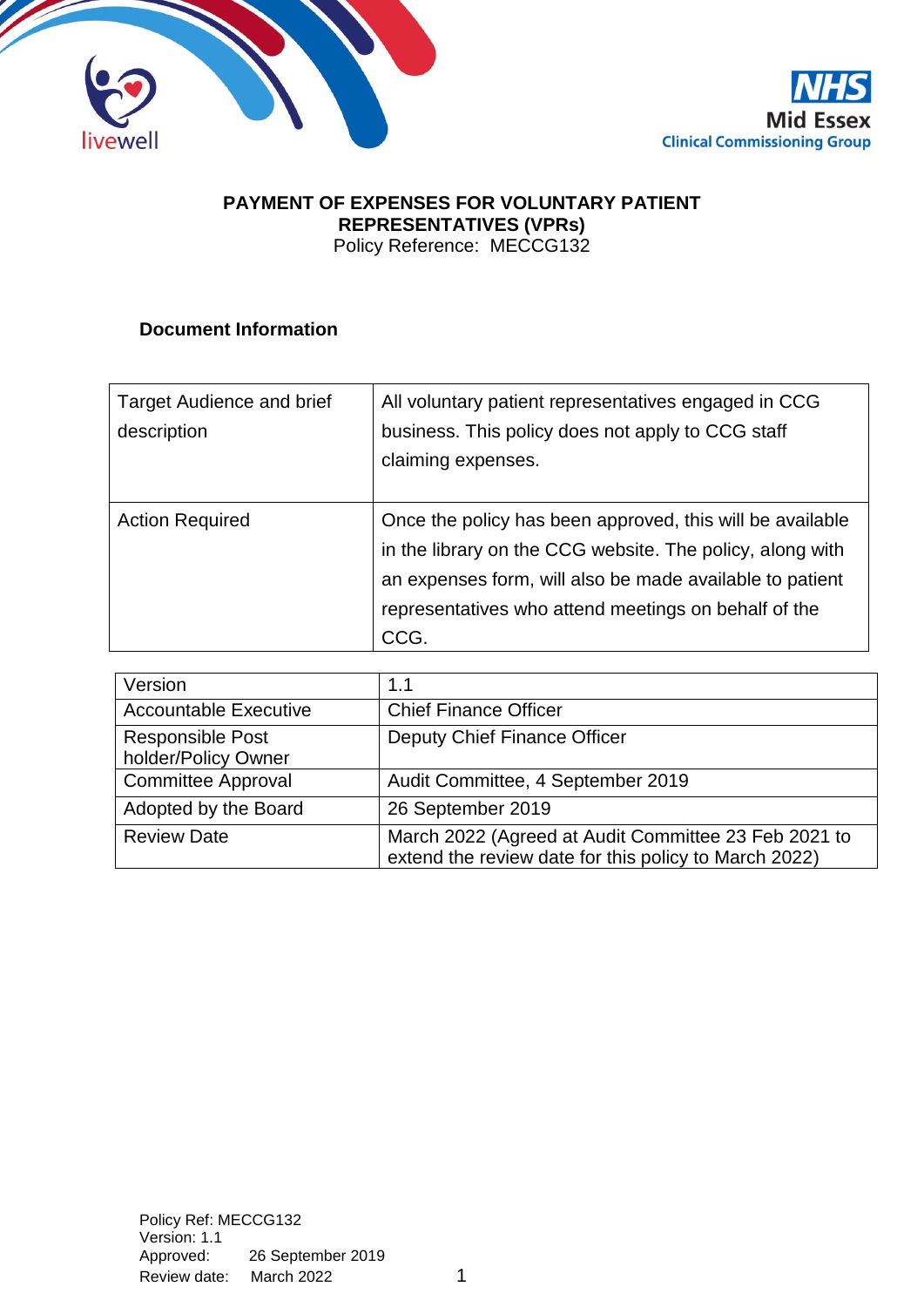# **Contents Page Number**

| 1.               | Introduction                                                                                                                                                 |                                                                   |
|------------------|--------------------------------------------------------------------------------------------------------------------------------------------------------------|-------------------------------------------------------------------|
| 2.               | Purpose                                                                                                                                                      | 3                                                                 |
| 3.               | <b>Definitions</b>                                                                                                                                           | 3                                                                 |
| 4.               | Reimbursement<br>4.1 Principles of good practice<br>4.2 General principles<br>4.3 Authorised person for approving<br>reimbursement<br>4.4 Who is reimbursed? | $\begin{array}{c} 3 \\ 3 \\ 4 \end{array}$<br>$\overline{4}$<br>4 |
| 5.<br>5.3        | Types of expenses<br>5.1 Travel<br>5.2 Parking on CCG premises<br>Cost incurred from replacement care and<br>individual support needs                        | 5<br>5<br>5<br>5                                                  |
| 6.<br>6.1<br>6.2 | Roles and Responsibilities<br>Mid Essex CCG<br><b>Public Patient Engagement Advisers</b>                                                                     | 6<br>6<br>6                                                       |
| 7.               | References                                                                                                                                                   | 6                                                                 |
|                  | <b>Appendices</b>                                                                                                                                            |                                                                   |
| A                | Claim for Reimbursement of Travel Expenses                                                                                                                   | 7                                                                 |

(non – employees)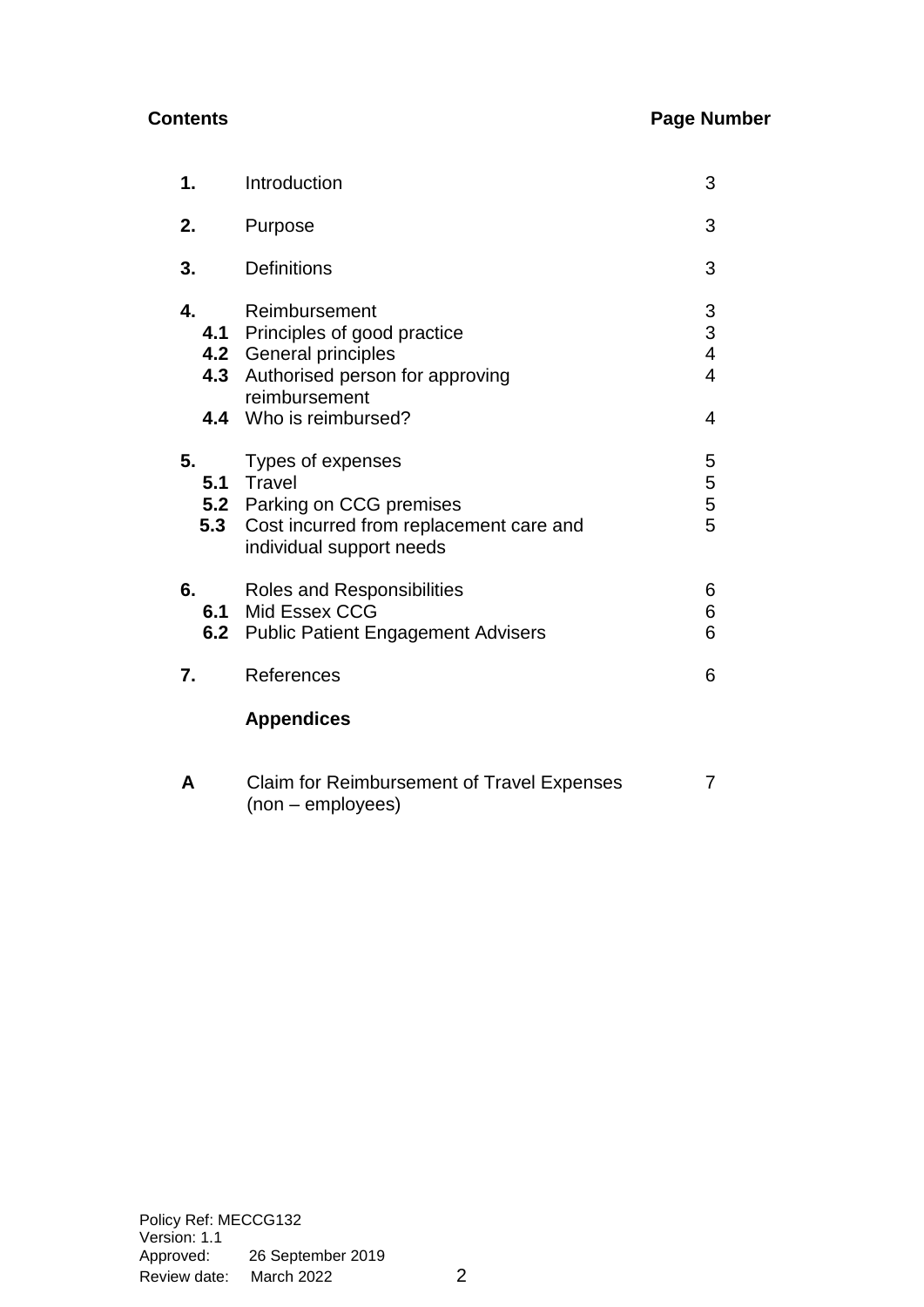# **1. Introduction**

This policy defines Mid Essex Clinical Commissioning Group's (hereafter referred to as MECCG) approach to the involvement and reimbursement of expenses for voluntary patient representatives (hereafter referred to as VPR) who are engaged in Mid Essex Clinical Commissioning Group led activities that support delivery of the organisations statutory obligations to involve and consult as defined in Section 242 1(B) of the NHS Act 2006 and in line with the Government response to the NHS Future Forum report. The Act places a statutory duty on all NHS bodies to involve and consult members of the public on an ongoing basis in planning services, proposals for change to the delivery of services and in decisions that affect how services operate.

The policy also supports the implementation of the CCG's Communications and Engagement Strategy – endorsed by the CCG Board in June 2019 available to view as part of the Board papers on [www.midessexccg.nhs.uk\)](http://www.midessexccg.nhs.uk/).

Mid Essex CCG recognises that services developed with the help of VPRs are better services. VPRs help the organisation to focus on the interest of patients, carers and the general public and can bring a different perspective to the group's work which often reflects the views of the local community.

This policy has been developed in partnership with members Mid Essex CCG Community Champions.

# **2. Purpose and Scope**

The purpose of this policy is to provide a clear, consistent, non-discriminatory approach to reimbursement of expenses for VPRs.

# **3. Definitions**

# • **Voluntary Patient Representative (VPR)**

Refers to voluntary patients or other members of the public who provide contribution to the CCG's work and decision making.

# • **Reimbursement**

Refers to the refunding of travel expenses or specific costs that VPRs have incurred as a direct consequence of their involvement.

# **4. Reimbursement**

# **4.1 Principles of good practice**

- A copy of this policy should be given to all VPRs when they give a commitment to become involved.
- Many arrangements for VPRs are made on a casual and ad-hoc basis. However, if possible, the costs that VPRs are likely to incur during the course of the involvement should be discussed and agreed in advance.

Policy Ref: MECCG132 Version: 1.1 Approved: 26 September 2019 Review date: March 2022 3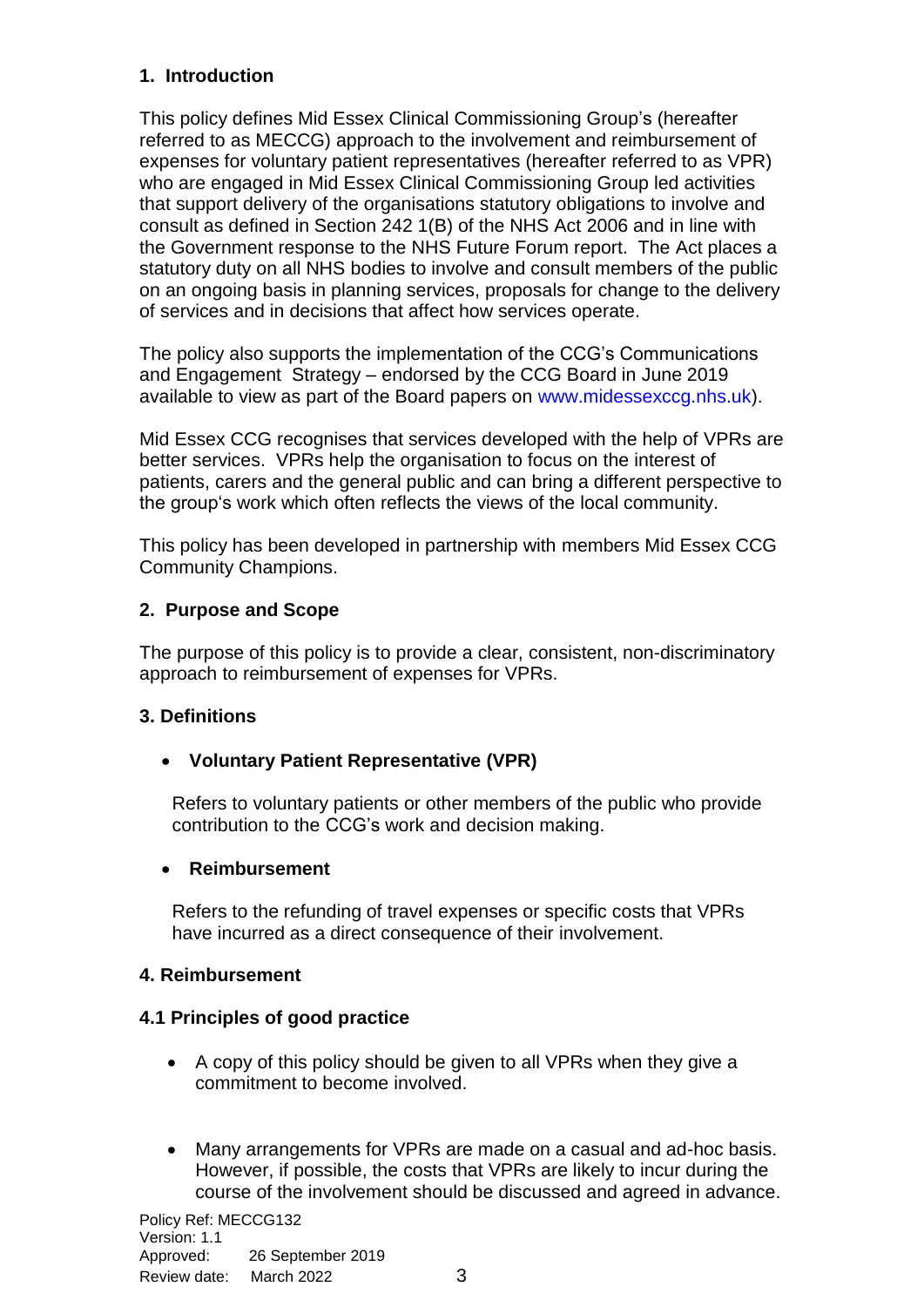- VPRs on social security benefits should not be expected to make any commitment to involvement work until they understand how it will affect any benefits they may be claiming.
- Prior to agreeing to involvement, the VPR and CCG may have to agree an exceptional cost/expense due to health need, disability, social needs, ethnicity and so on.
- Where paperwork is necessary to safeguard both the VPR and CCG, it will be accessible and easy to understand. VPRs will have a named contact, the Head of Communications and Engagement, to discuss any expense queries.
- MECCG will have in place a process for paying expenses to ensure advisers are reimbursed as soon as possible.

# **4.2. General principles**

**4.2.1** Receipts will be required for all expenses that are to be reimbursed apart from car mileage.

**4.2.2** Reimbursed expenses should be for the exact amount, not an averaged or rounded up amount.

**4.2.3** The VPR Reimbursement Form (Appendix A) should be received by MECCG within one month of the incurred expenses. Late submissions, not exceeding three months from incurred expenses, will be accepted where appropriate.

**4.2.4** The claim procedure will be followed in making all claims for reimbursement.

### **4.3 Authorised person for approving reimbursement**

This will be firstly the Head of Communications and Engagement, with authorisation by the Chief Finance Officer..

### **4.4. Who is reimbursed?**

**4.4.1** VPRs will be reimbursed defined expenses only (see section 5.5).

**4.4.2** If the VPR requires a 'supporter' such as an interpreter, signer or carer to attend the meeting, the 'supporter' can also claim reasonable reimbursement under the same conditions as the VPR themselves. The 'supporter' would be required to fill in the VPR Reimbursement Form. This will need to be agreed with MECCG in advance as they may be able to organise certain types of support.

**4.4.3** Expenses will not be reimbursed where a VPR chooses to attend an open meeting, when they are there as an individual in their own right, wanting to express their views on their own experiences, not as a representative of the CCG.

Policy Ref: MECCG132 Version: 1.1 Approved: 26 September 2019 Review date: March 2022 4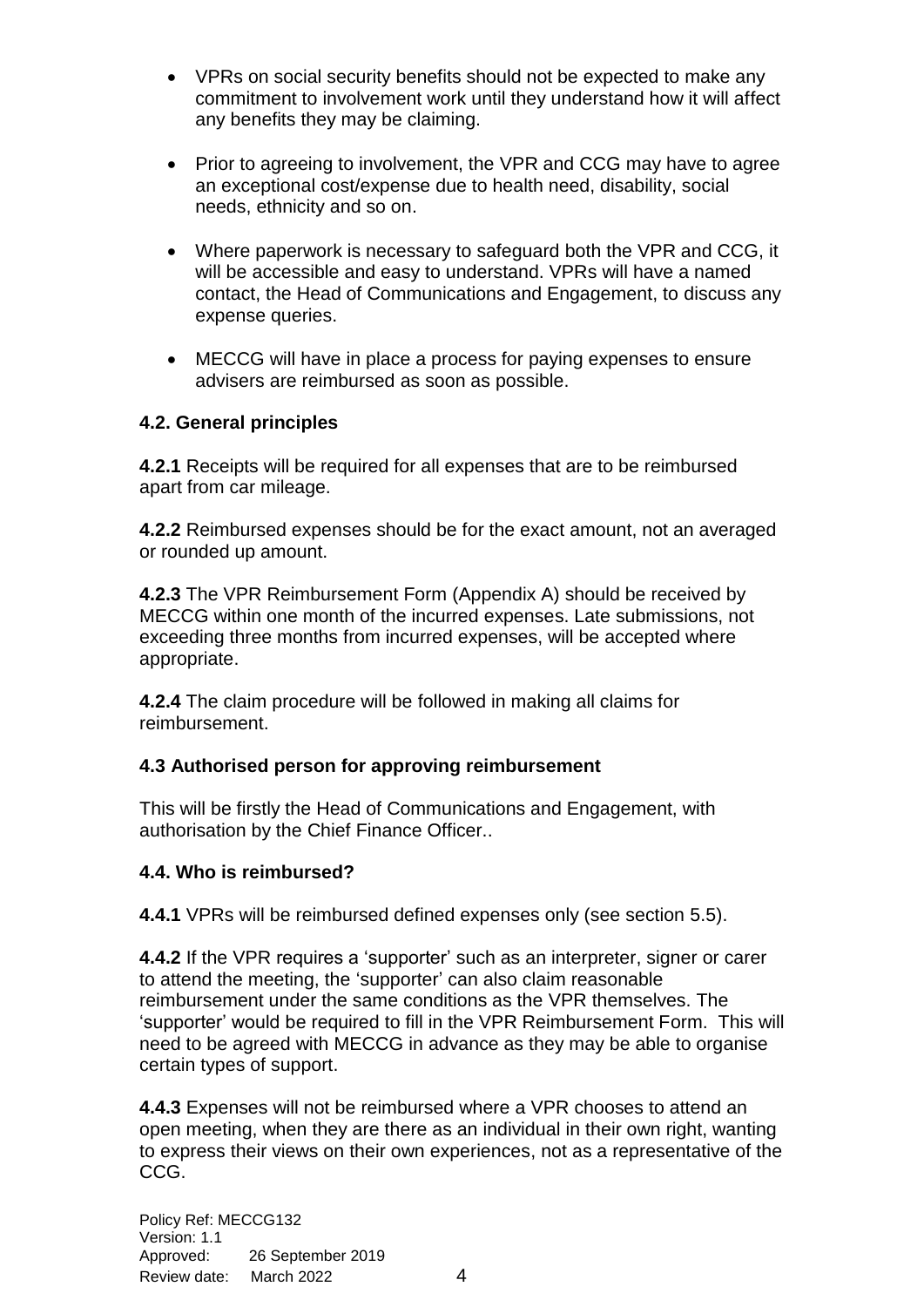**4.4.4**. Expenses will not be reimbursed where a VPR takes part in a research survey or generic consultation.

# **5. Type of expenses**

# **5.1 Travel**

Reimbursement for travel should be offered in full for any pre-agreed involvement. VPRs using their own car will be paid the current mileage rate as stated in the NHS terms and conditions service handbook. Mileage should be calculated from the VPRs home address to the venue of the meeting using the shortest available route.

Those using public transport will be reimbursed for actual expenses incurred and only on submission of the appropriate receipt or ticket.

Those wishing to use taxis due to special circumstances must agree arrangements in advance with MECCG before reimbursement can be made. The organisation's account will be used wherever possible, and where this is not applicable, a receipt or ticket must be obtained and attached to the VPR Reimbursement Form.

Reasonable car parking fees will be reimbursed and it is essential that a receipt or ticket is obtained and attached to the VPR Reimbursement Form.

VPRs must ensure that the car being used to travel has the correct and valid insurance, MOT and vehicle tax before claiming expenditure. MECCG reserves the right to view the relevant documentation as stated at any time.

Rates of reimbursement are as follows under the NHS terms and conditions service handbook from 1 July 2013.

| Type of<br>vehicle/allowance | Annual mileage<br>up to 3,500<br>(standard rate) | Annual mileage<br>over 3,500 miles<br>(standard rate) | All eligible miles<br>travelled |
|------------------------------|--------------------------------------------------|-------------------------------------------------------|---------------------------------|
| Car (all types of<br>fuel)   | 45 pence per<br>mile                             | 24 pence per<br>mile                                  |                                 |
|                              |                                                  |                                                       |                                 |
| <b>Passenger Miles</b>       |                                                  |                                                       | 5 pence per mile                |
| Motor cycle                  |                                                  |                                                       | 33 pence per                    |
|                              |                                                  |                                                       | mile                            |
| Pedal cycle                  |                                                  |                                                       | 20 pence per<br>mile            |

# **5.2 Parking on CCG premises – Patient Reference Group**

VPRs attending Locality Reference Group meetings or board meetings in public on CCG premises will, depending on the time of the meeting, be issued with a parking permit if appropriate. It is the responsibility of the permit holder to display the permit clearly in their vehicle.

# **5.3 Costs incurred from replacement care and individual support needs**

To ensure that involvement is accessible to all service users, the organisation should be prepared to reimburse these costs which may include interpreters,

Policy Ref: MECCG132 Version: 1.1 Approved: 26 September 2019 Review date: March 2022 5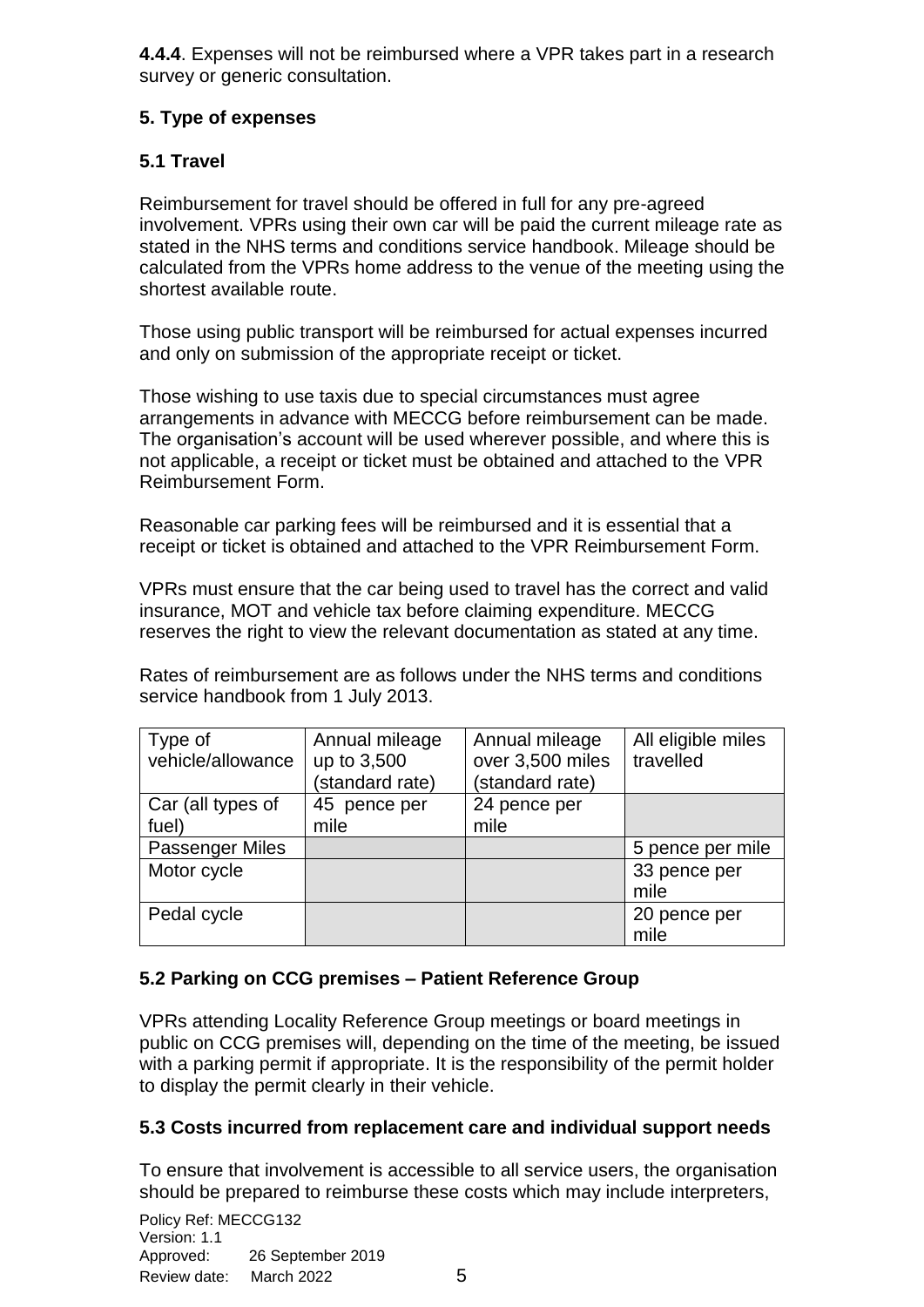signers for deaf people; personal care assistants i.e. the cost of a personal assistant or support person who is needed to enable someone to participate. However, the exact arrangements must be discussed between the VPR and MECCG and agreed in advance.

# **6. Roles and Responsibilities**

# **6.1 Mid Essex CCG:**

- has a duty of care towards VPRs who are involved in CCG business
- has a responsibility to provide adequate expertise, information, time, administrative and financial resource to support effective involvement
- will review the policy on a regular basis with involvement from relevant stakeholders

# **6.2 Voluntary Patient Representative (VPR)**

- needs to understand and agree to the terms and conditions upon which they get involved
- with regard to expenses such as travel and so on, VPRs are required to choose the most cost effective means available to them while still meeting their needs.

# **7. References:**

# **National Guidance/Legislation:**

The National Health Service Act 2006, Section 242, Department of Health Our health our care, our say, 2006 Department of Health A stronger Local Voice 2006, Department of Health Health Reform in England 2006, Department of Health Reward and Recognition, Department of Health (August 2006) Valuing Involvement, Care Services Improvement Partnership/National Institute for Mental Health (August 2007)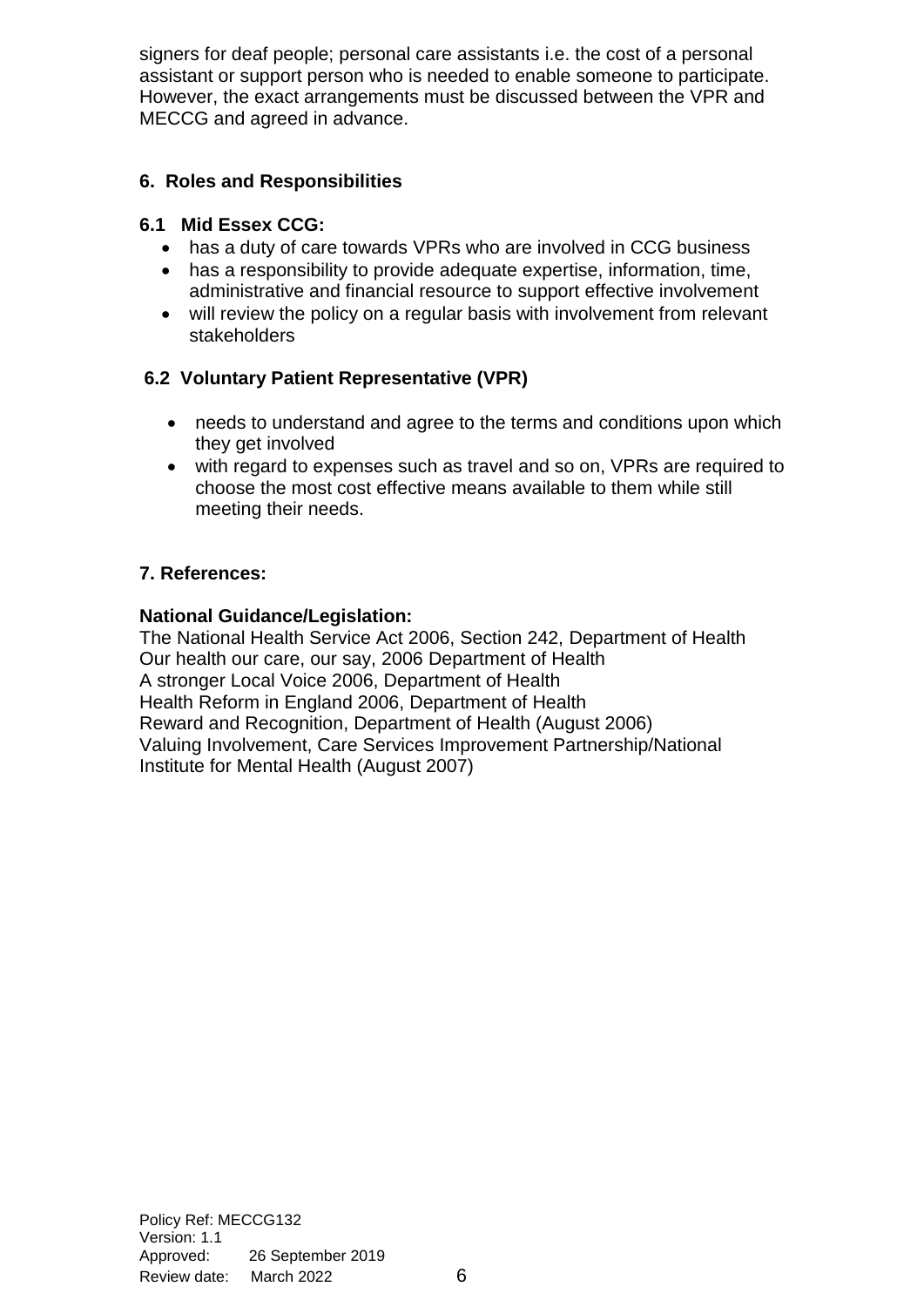| Claim for Reimbursement of Travel Expenses (non - employees)                                                                                                                                                       |       |  |  |
|--------------------------------------------------------------------------------------------------------------------------------------------------------------------------------------------------------------------|-------|--|--|
| Payments will be made by cheque. Please complete in BLOCK CAPITALS.                                                                                                                                                |       |  |  |
| PAYEE NAME TO APPEAR ON CHEQUE:                                                                                                                                                                                    |       |  |  |
| ADDRESS TO WHICH CHEQUE TO BE SENT (including post code):                                                                                                                                                          |       |  |  |
|                                                                                                                                                                                                                    |       |  |  |
|                                                                                                                                                                                                                    |       |  |  |
| TOTAL AMOUNT OF CLAIM (See overleaf for details)<br>$f$ and $f$                                                                                                                                                    |       |  |  |
| I certify that this claim is for expenses necessarily incurred by me in the course of<br>activity on behalf of the CCG and that no other remuneration has been received or<br>separate claim made for these costs. |       |  |  |
| SIGNATURE:                                                                                                                                                                                                         | DATE: |  |  |
| APPROVED ON BEHALF OF THE CCG BY:                                                                                                                                                                                  |       |  |  |
| NAME:<br><b>DESIGNATION:</b>                                                                                                                                                                                       |       |  |  |
| SIGNATURE:                                                                                                                                                                                                         | DATE: |  |  |
| Claims should be submitted to:                                                                                                                                                                                     |       |  |  |

Katherine Raven, Head of Communications and Engagement, Wren House, Hedgerows Business Park, Colchester Road, Chelmsford, CM2 5PF [katherine.raven1@nhs.net](mailto:katherine.raven1@nhs.net) 01245 459414